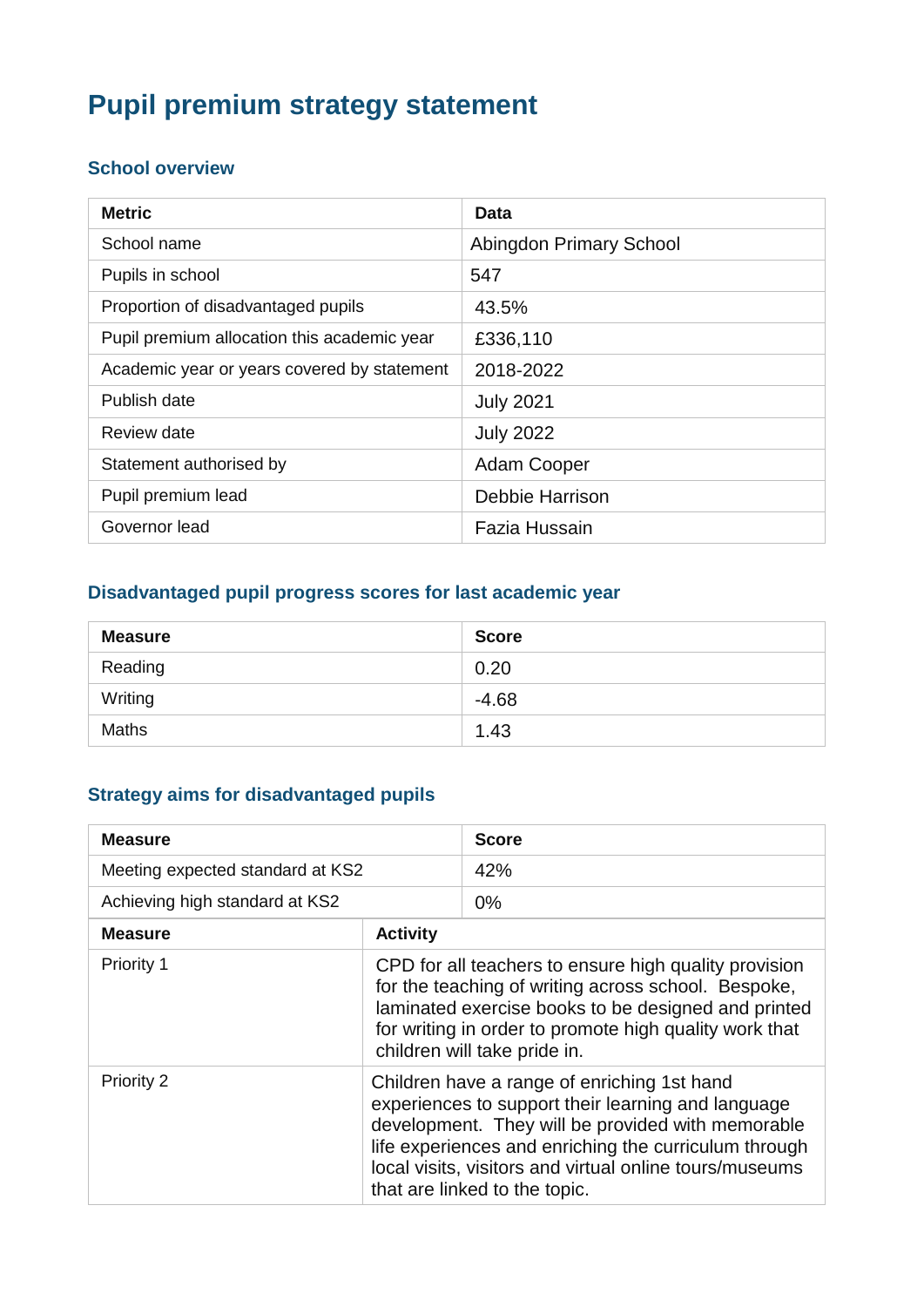| Barriers to learning these<br>priorities address | Teachers have strong subject knowledge and are<br>confident in delivering a consistent, school wide ap-<br>proach to the teaching of writing.<br>Lack of experiences which can have a detrimental<br>effect on academic progress.<br>Limited range of vocabulary and oracy skills together<br>have a negative impact on speech, language and<br>communication. |
|--------------------------------------------------|----------------------------------------------------------------------------------------------------------------------------------------------------------------------------------------------------------------------------------------------------------------------------------------------------------------------------------------------------------------|
| Projected spending                               | £20,000                                                                                                                                                                                                                                                                                                                                                        |

#### **Teaching priorities for current academic year**

| Aim                     | <b>Target</b>                                                      | <b>Target date</b> |
|-------------------------|--------------------------------------------------------------------|--------------------|
| Progress in Reading     | Achieve national average progress<br>scores in KS2 Reading (0)     | <b>July 2022</b>   |
| Progress in Writing     | Achieve national average progress<br>scores in KS2 Writing (0)     | <b>July 2022</b>   |
| Progress in Mathematics | Achieve national average progress<br>scores in KS2 Mathematics (0) | <b>July 2022</b>   |
| <b>Phonics</b>          | Achieve national average expected<br>standard in PSC.              | <b>July 2022</b>   |
| Other                   | Ensure attendance of PP is in line with<br>national average.       | <b>July 2022</b>   |

#### **Remember to focus support on disadvantaged pupils reaching the expected standard in phonics check at end of year 1.**

### **Targeted academic support for current academic year**

| <b>Measure</b> | <b>Activity</b>                                                                                                                                                                                                                                                       |
|----------------|-----------------------------------------------------------------------------------------------------------------------------------------------------------------------------------------------------------------------------------------------------------------------|
| Priority 1     | Ensure all relevant staff (including new staff) have<br>received paid-for training to deliver the phonics<br>scheme effectively (keep up not catch up model),<br>and provide small group intervention for the lowest<br>20% of readers.                               |
| Priority 2     | All year groups to have a reduction in class size with<br>three classes per year group and at least one<br>teaching assistant supporting teaching and learning<br>in each class. This facilitates more accurately<br>differentiated learning and an increase of high- |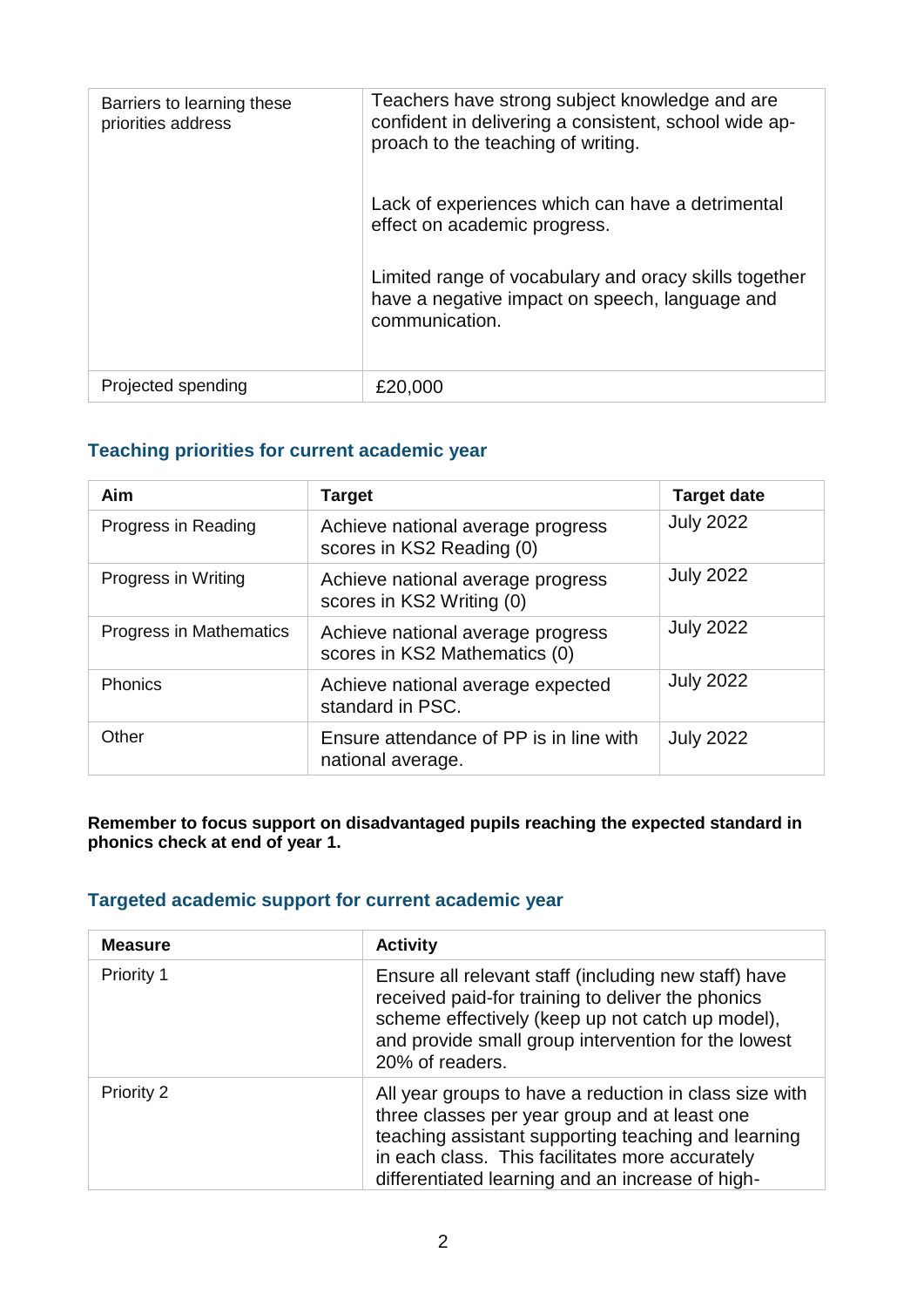|                                                  | quality feedback to meet the needs of disadvantaged<br>pupils.                                                                                                                                                                                                                                                  |
|--------------------------------------------------|-----------------------------------------------------------------------------------------------------------------------------------------------------------------------------------------------------------------------------------------------------------------------------------------------------------------|
| Barriers to learning these<br>priorities address | A consistent approach to high-quality phonics learn-<br>ing.                                                                                                                                                                                                                                                    |
|                                                  | High mobility of pupils in and out of school, as well as<br>a large percentage of children having English as a<br>new or additional language (91%), impacts on con-<br>sistency in attainment. Learners need to make accel-<br>erated progress in order to catch-up on lost learning<br>due to school closures. |
|                                                  | Limited range of vocabulary and oracy skills together<br>have a negative impact on speech, language and<br>communication.                                                                                                                                                                                       |
| Projected spending                               | £236,100                                                                                                                                                                                                                                                                                                        |

## **Wider strategies for current academic year**

| <b>Measure</b>                                   | <b>Activity</b>                                                                                                                                                                                                                                                                                                                                          |
|--------------------------------------------------|----------------------------------------------------------------------------------------------------------------------------------------------------------------------------------------------------------------------------------------------------------------------------------------------------------------------------------------------------------|
|                                                  | Extended school.                                                                                                                                                                                                                                                                                                                                         |
| Priority 1                                       | Free daily breakfast club in class so that all children<br>have a suitable healthy breakfast and are focused<br>and ready to learn at the beginning of the school<br>day. After-school clubs provide opportunities for<br>children to take part in further fitness activities and<br>those that promote good mental health such as<br>music and singing. |
| <b>Priority 2</b>                                | Provide support for children, and families who are<br>facing difficulties and/or have social and emotional<br>needs.                                                                                                                                                                                                                                     |
| Barriers to learning these<br>priorities address | Reducing the number of children arriving late.<br>Improving attendance and readiness to learn for the<br>most disadvantaged pupils.                                                                                                                                                                                                                      |
|                                                  | Limited understanding of healthy routines (including<br>a nutritious diet) leads to poor health and wellbeing.                                                                                                                                                                                                                                           |
|                                                  | Challenging family circumstances, high levels of<br>deprivation and a diverse range of family needs.                                                                                                                                                                                                                                                     |
|                                                  | Mental health issues which can result in lack of<br>concentration and behavioural issues, especially<br>with LAC children.                                                                                                                                                                                                                               |
| Projected spending                               | £80,000                                                                                                                                                                                                                                                                                                                                                  |